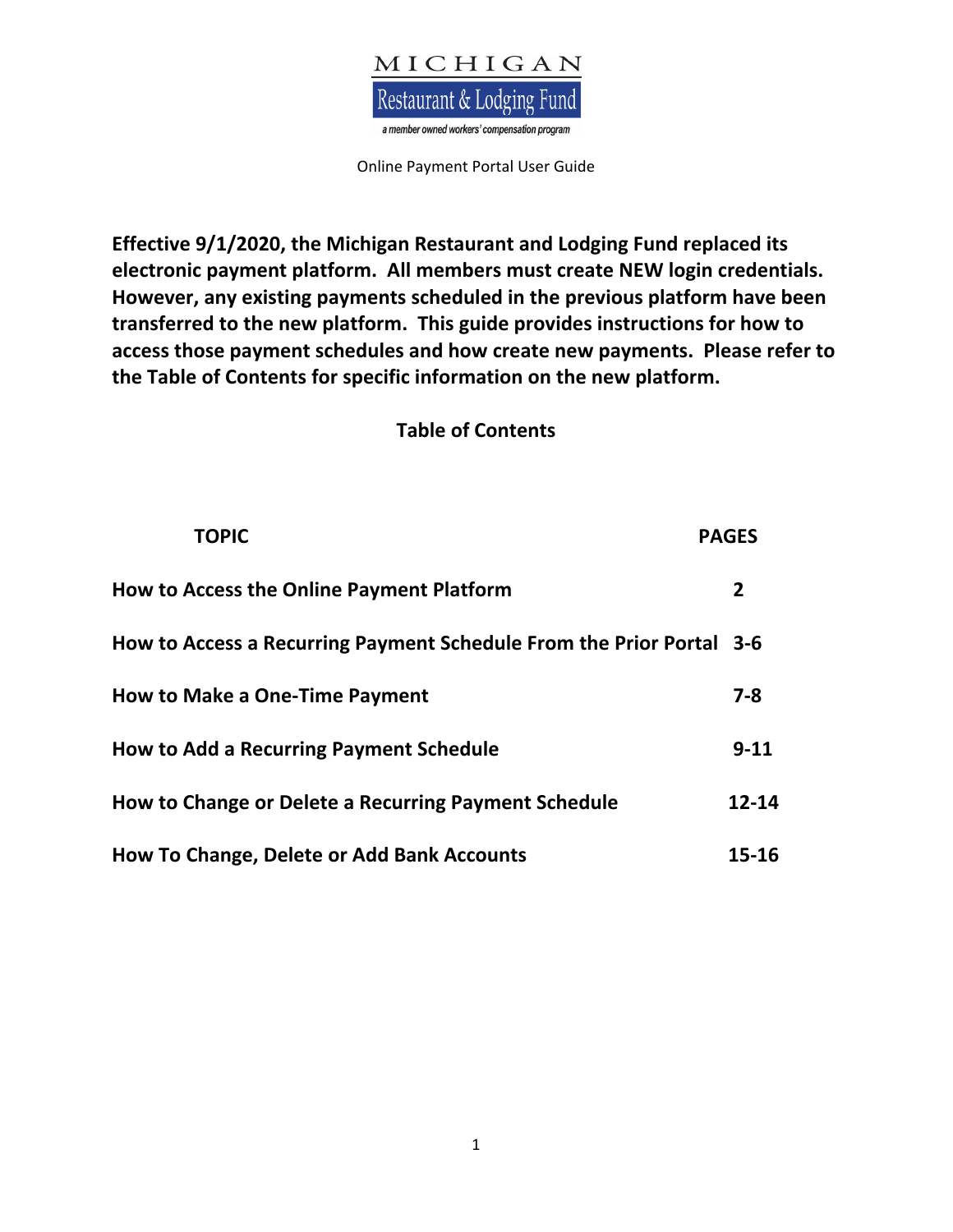

# **How to Access the Online Payment Platform**

- 1. Browse to: www.mrlfund.org
- 2. Select *Make A Payment* and then select *Paybill Online*, as shown below.

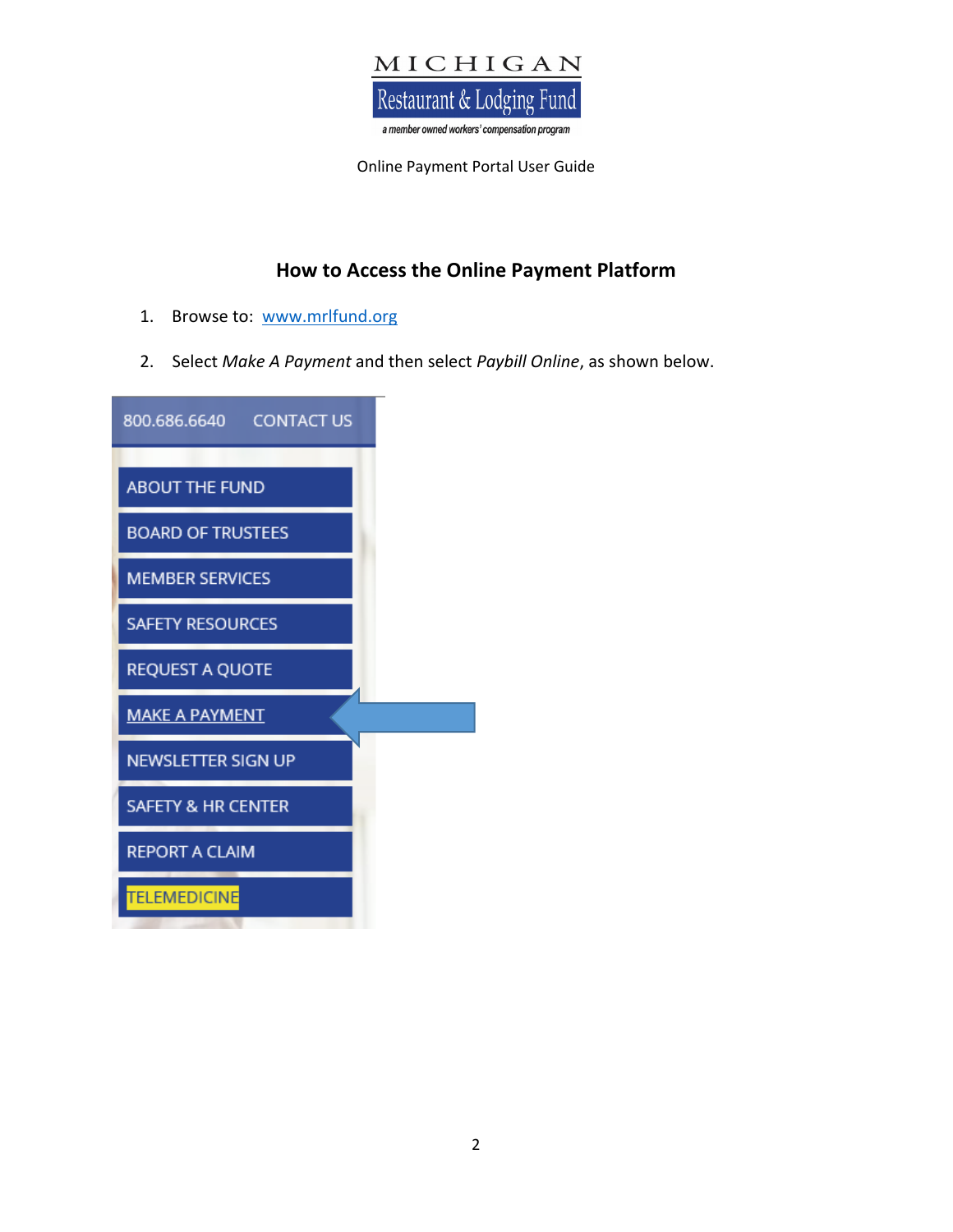

## **How to Access Recurring Payment Schedules From the Prior Platform**

**It is only necessary to complete these steps the FIRST TIME you access the new payment portal. During this process you will create a new user ID and password which will be used to access your account in the future.** 

**If you don't currently have an existing payment plan, it is not necessary to complete these steps. Please refer to** *How to Make a One-Time Payment* **on page 7 or** *How to Add a Recurring Payment Schedule* **on page 9.**

1. On the payment website select *Click Here* underneath *Current payment plan*, as shown below.

| <b>Current payment plan?</b> |                                                  |
|------------------------------|--------------------------------------------------|
|                              | Do you currently have recurring payments? if so, |
|                              | Click Here                                       |
|                              |                                                  |

2. Accept the Terms and Conditions.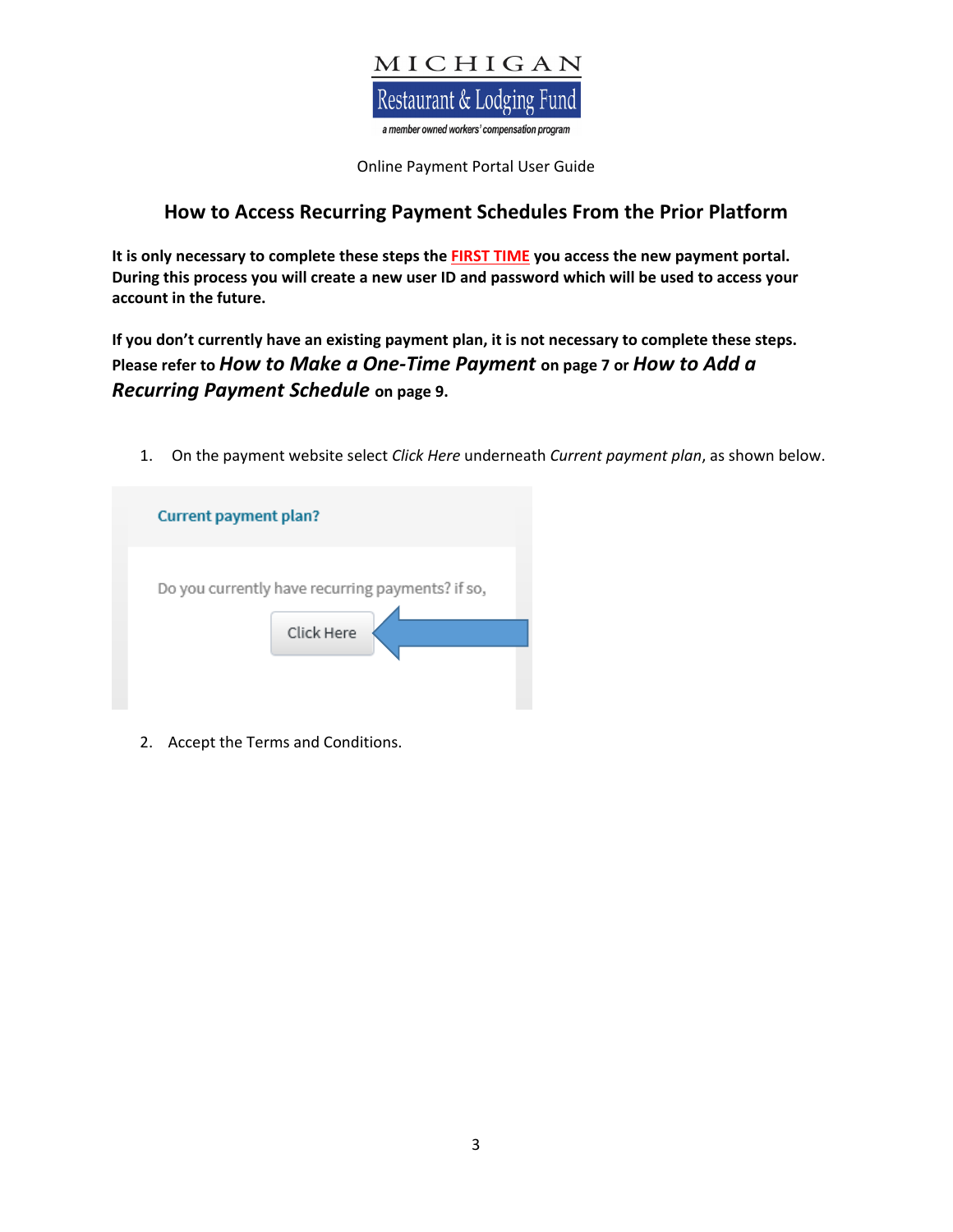

3. Enter your *Member Number* and *Zip Code*. Your member number is 7 digits in length and ends with 'R'. It can be found on your *Certificate of Participation* or current payment coupons. Examples of where you can find your member number on these documents is shown below.



4. Create your new login credentials including the Login ID, password and security question, as shown below. Retain these credentials for future use.

| <b>Online Bill Pay Service - Setup Login Credentials</b> |                          |
|----------------------------------------------------------|--------------------------|
| Login $ID^*$ :                                           |                          |
| Password*:                                               |                          |
| Confirm Password*:                                       |                          |
| Security Question*:                                      | $\checkmark$<br>-Select- |
| Answer*:                                                 |                          |
|                                                          | Continue<br>Cancel       |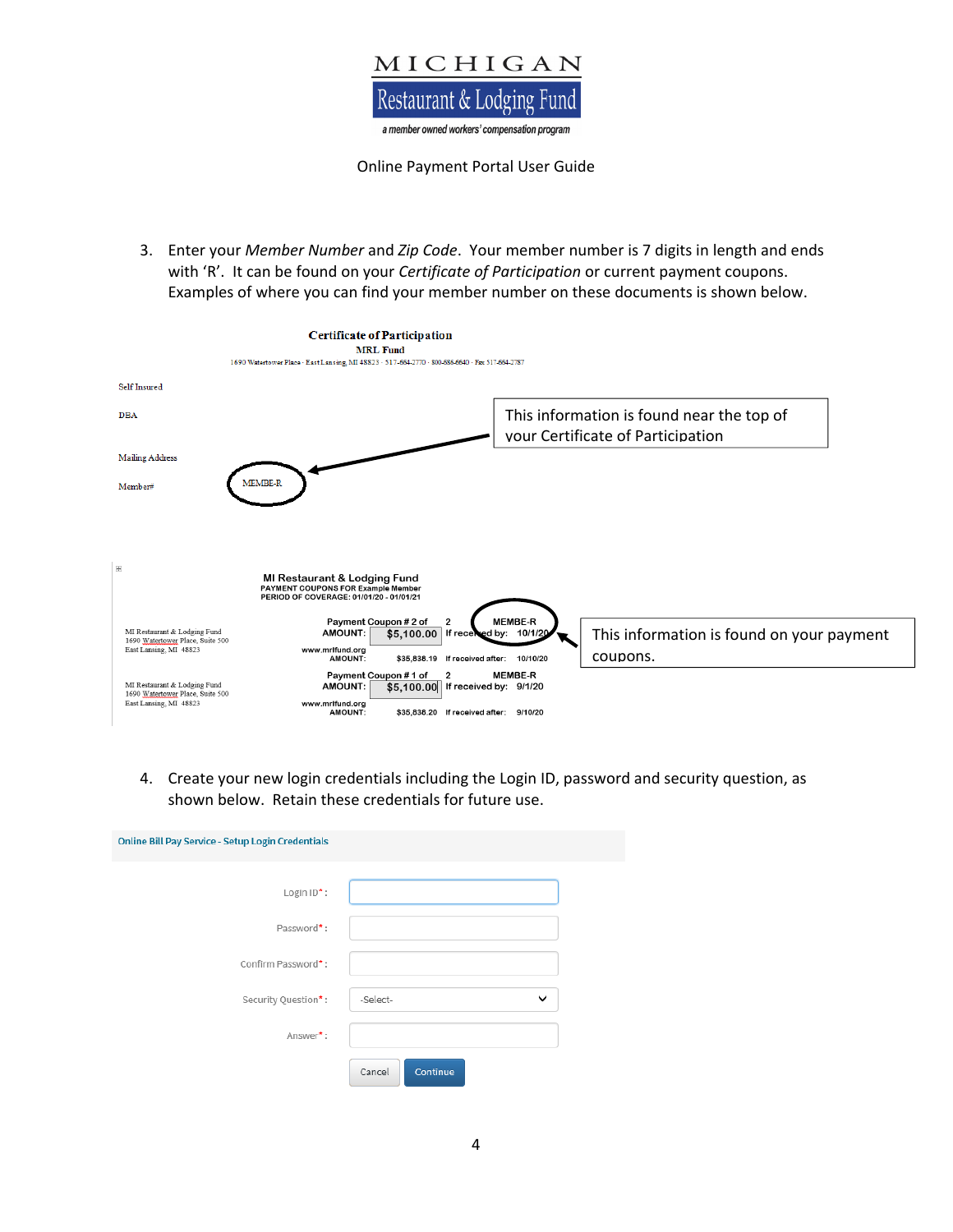

5. Provide your e-mail address, as requested and shown below.

| <b>Paperless Billing and Email Verification</b> |                  |                                  |
|-------------------------------------------------|------------------|----------------------------------|
| Email Address*:                                 |                  | Please enter your Email Address. |
| Confirm Email Address*:                         |                  |                                  |
|                                                 | Submit<br>Cancel |                                  |

6. Your bank and account number will be displayed similar to what is shown below.

|        | ــ                               |          |       | $\sim$                | $\overline{\phantom{a}}$ |                                                                                                                                                                        |  |
|--------|----------------------------------|----------|-------|-----------------------|--------------------------|------------------------------------------------------------------------------------------------------------------------------------------------------------------------|--|
| Enroll |                                  |          |       |                       |                          |                                                                                                                                                                        |  |
| Terms  | <b>Acct Details</b>              | Login ID | Email | <b>Funding Source</b> | Confirm                  |                                                                                                                                                                        |  |
|        | Sources" under the Payments tab. |          |       |                       |                          | The following are the funding accounts associated with your bill payment. If you wish to edit it, please complete the enrollment process and visit the "Manage Funding |  |
|        | <b>Bank Account Details</b>      |          |       |                       |                          |                                                                                                                                                                        |  |
|        | Personal Account Nickname        |          |       | Name on the Account   |                          | <b>Account Number</b>                                                                                                                                                  |  |
| null   |                                  |          |       | COMERICA BANK         |                          | x6789                                                                                                                                                                  |  |
| null   |                                  |          |       | FLAGSTAR BANK, FSB    |                          | xxxxx4248                                                                                                                                                              |  |
|        |                                  |          |       |                       |                          |                                                                                                                                                                        |  |
|        |                                  |          |       | Cancel                | Continue                 |                                                                                                                                                                        |  |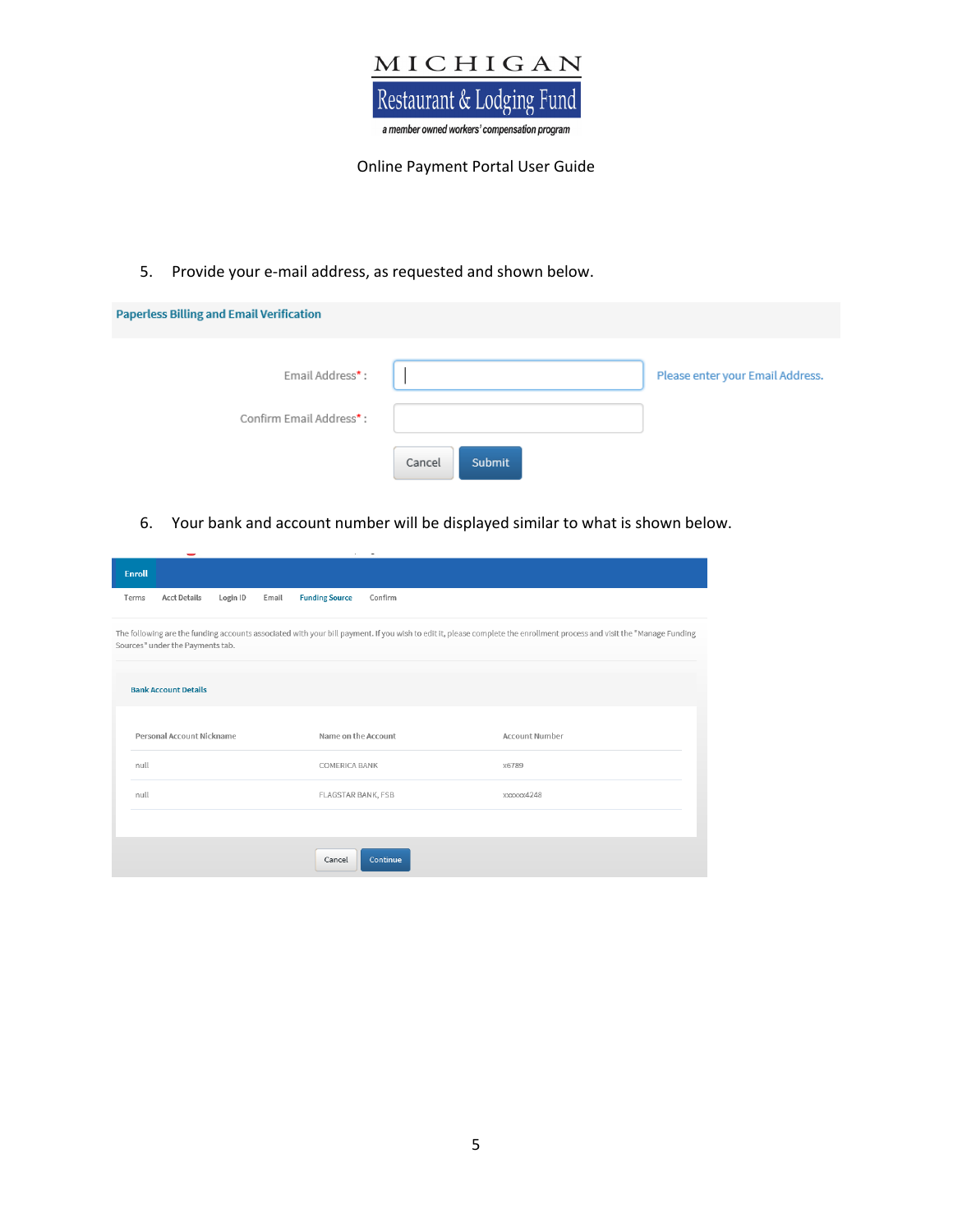

7. If that information remains correct, select *Continue*. You will receive the following screen:

| <b>Account Summary</b>                       | Payments                          | Alerts |                                         |                  |
|----------------------------------------------|-----------------------------------|--------|-----------------------------------------|------------------|
|                                              |                                   |        |                                         |                  |
| <b>Online Bill Pay Enrollment Successful</b> |                                   |        |                                         |                  |
|                                              | Welcome to Online Bill Pay system |        |                                         |                  |
|                                              |                                   |        |                                         | Schedule Payment |
|                                              |                                   |        |                                         |                  |
| 8.                                           |                                   |        | Select Account Summary on the top menu. |                  |

| <b>Account Summary</b> | Payments   | Alerts                 |  |
|------------------------|------------|------------------------|--|
| <b>Account Summary</b> | My Profile | Cancel Online Bill Pay |  |

9. Your existing recurring payment plan will display at the bottom of the page, as shown below.

| <b>Recurring Payment Enrollments</b><br>The following are Auto Payment Enrollments |              |                       |                       |                     |
|------------------------------------------------------------------------------------|--------------|-----------------------|-----------------------|---------------------|
| <b>Confirmation Number</b>                                                         | Payment Type | <b>Scheduled Date</b> | <b>Funding Source</b> | <b>Total Amount</b> |
| 19945M58ZS                                                                         | Recurring    | 09/14/2020            | Checking - xxxxxx4248 | 21,865.16           |

10 That's it! You have successfully confirmed your existing payment schedule. If you wish to change or delete the payment schedule, please refer to **How to Change or Delete a Recurring Payment Schedule** on page 12 of this guide.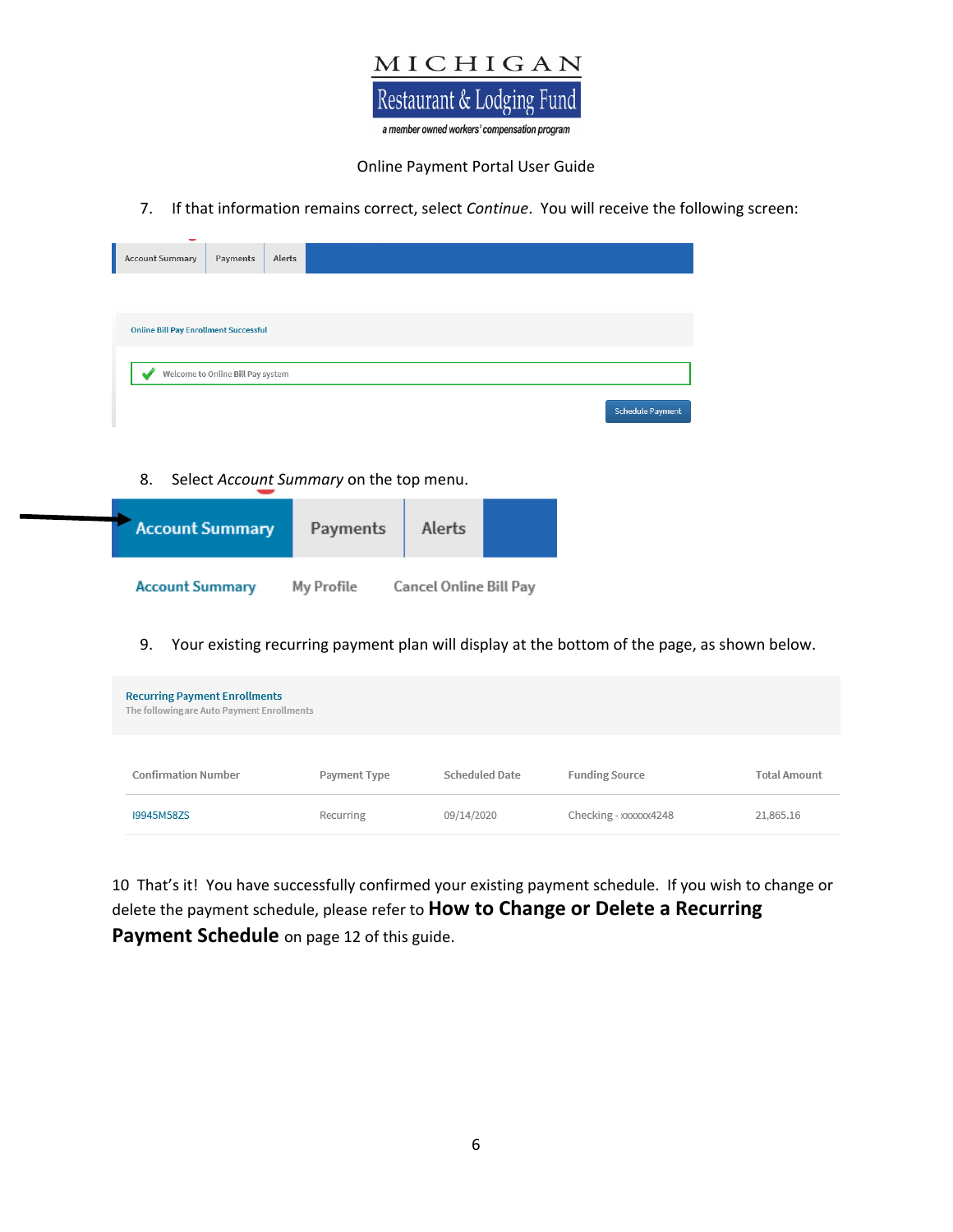

# **How to Make a One-Time Payment**

#### 1. On the payment website:

| Select click here, as indicated below.                                                                                                                                                                                                              |  |
|-----------------------------------------------------------------------------------------------------------------------------------------------------------------------------------------------------------------------------------------------------|--|
|                                                                                                                                                                                                                                                     |  |
| For making a one-time payment, or to enroll in recurring payments, please <b>click here.</b><br>NOTE: This is only intended for members without an existing, current payment schedule. If you have an existing schedule, select "Click here" below. |  |
|                                                                                                                                                                                                                                                     |  |

- 2. Complete all requested information (fields indicated with an \* are required to be completed before you can continue).
- 3. Check the reCAPTCHA box and select the requested images.



- 4. Select *Continue*.
- 5. Drop down the Payment Method box and select *New Bank Account*, as indicated below.

| Payment Method: * |  |
|-------------------|--|
| -Select-          |  |

- 6. Complete all requested information (fields indicated with \* are required to be completed before you can continue). Your bank account and routing number will not be stored once this transaction is completed.
- 7. Select *Save changes*.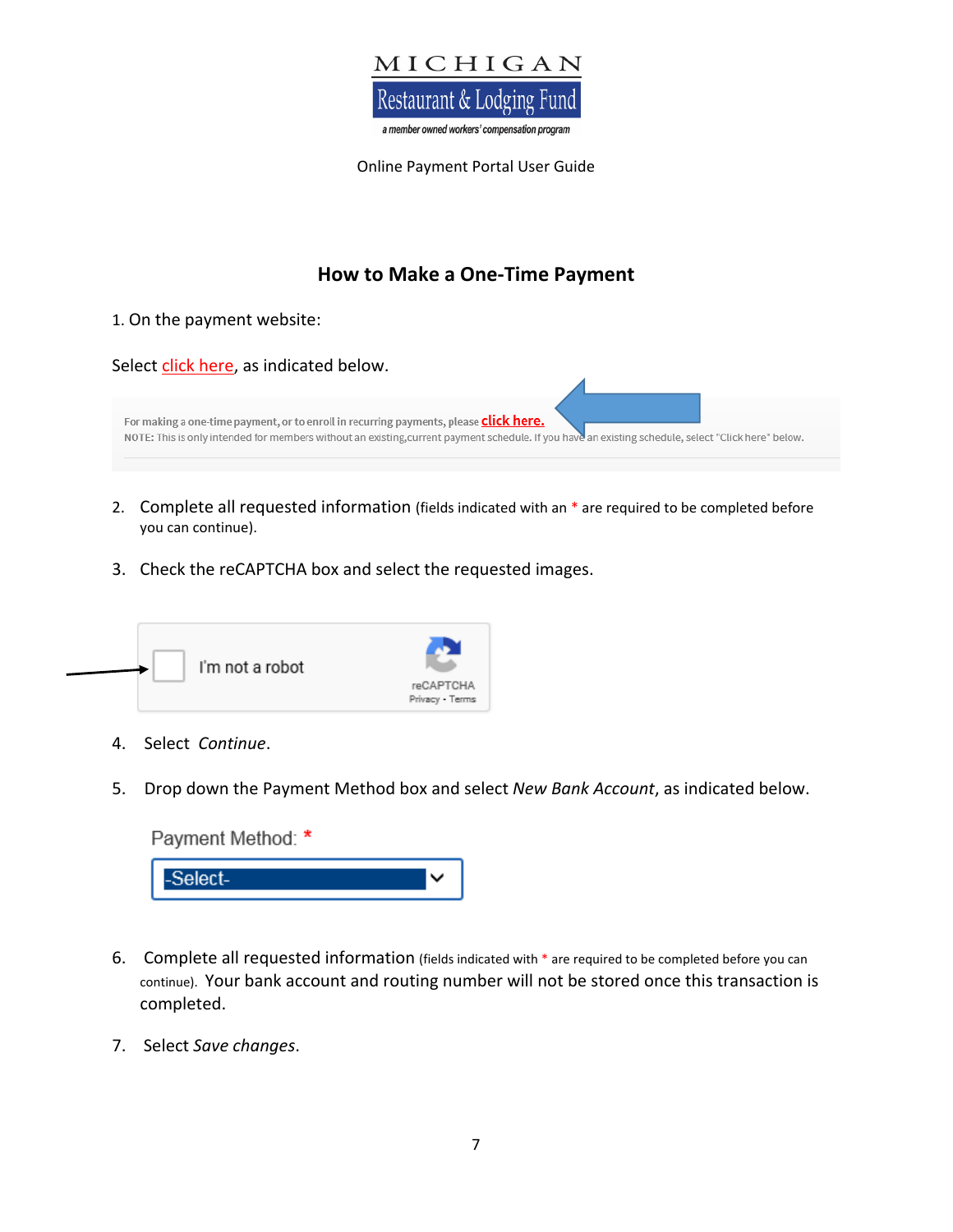# MICHIGAN Restaurant & Lodging Fund

a member owned workers' compensation program

#### Online Payment Portal User Guide

- 8. Indicate the *Payment Date* (the default date will be set to today's date if it is not changed).
- 9. Indicate the amount you wish to pay in *Payment Amount*, where shown below.

Payment Amount: \*



10. Additionally, you can provide any notes or special instruction for the accounting staff in *Memo*:, as shown below. However, this is not required.

Memo:

- 11. If everything is correct, select *Confirm*.
- 12. Your information will be summarized for a final review. If anything is incorrect, please select *Edit.* If everything is correct, please select *Confirm*.
- 13. That's it! You will receive a confirmation screen with a confirmation number that you can print for your records. Additionally, the e-mail address you provided will be sent a receipt of the payment.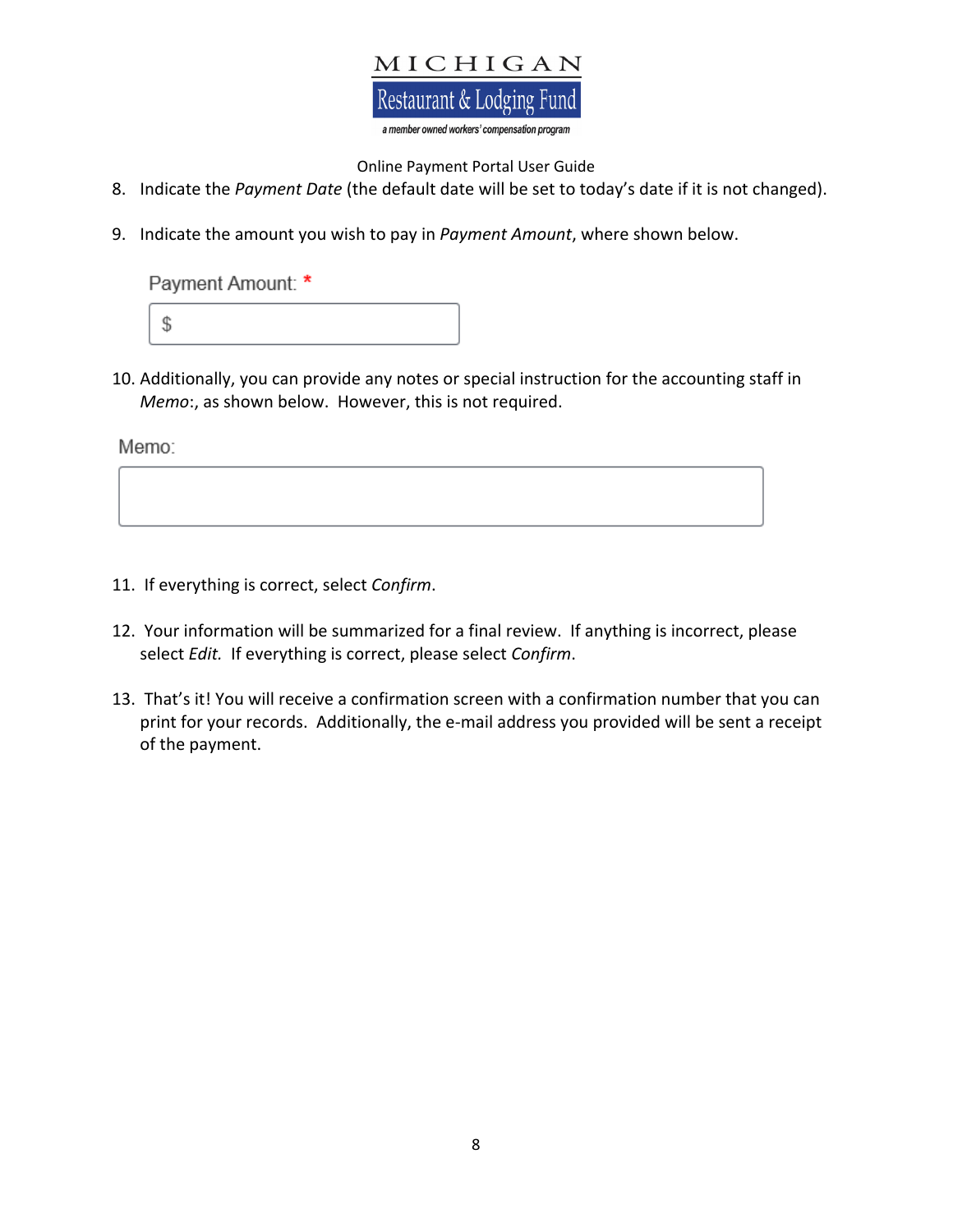

# **How to Add a Recurring Payment Schedule**

In order to avoid going to the website to make every payment, you can create an account and set-up payments to be made automatically every month. The process is very similar to making a one-time payment.

1. On the payment website:

Select click here, as indicated below.

| For making a one-time payment, or to enroll in recurring payments, please <b>click here.</b>                                                        |
|-----------------------------------------------------------------------------------------------------------------------------------------------------|
| NOTE: This is only intended for members without an existing, current payment schedule. If you have an existing schedule, select "Click here" below. |

- 2. Complete all requested information (fields indicated with an \* are required to be completed before you can continue).
- 3. Check the reCAPTCHA box and select the requested images.



- 4. Select *Continue*.
- 5. Change the Payment Type to *Recurring*

◉ Recurring

6. Drop down the Payment Method box and select *New Bank Account*

Payment Method: \*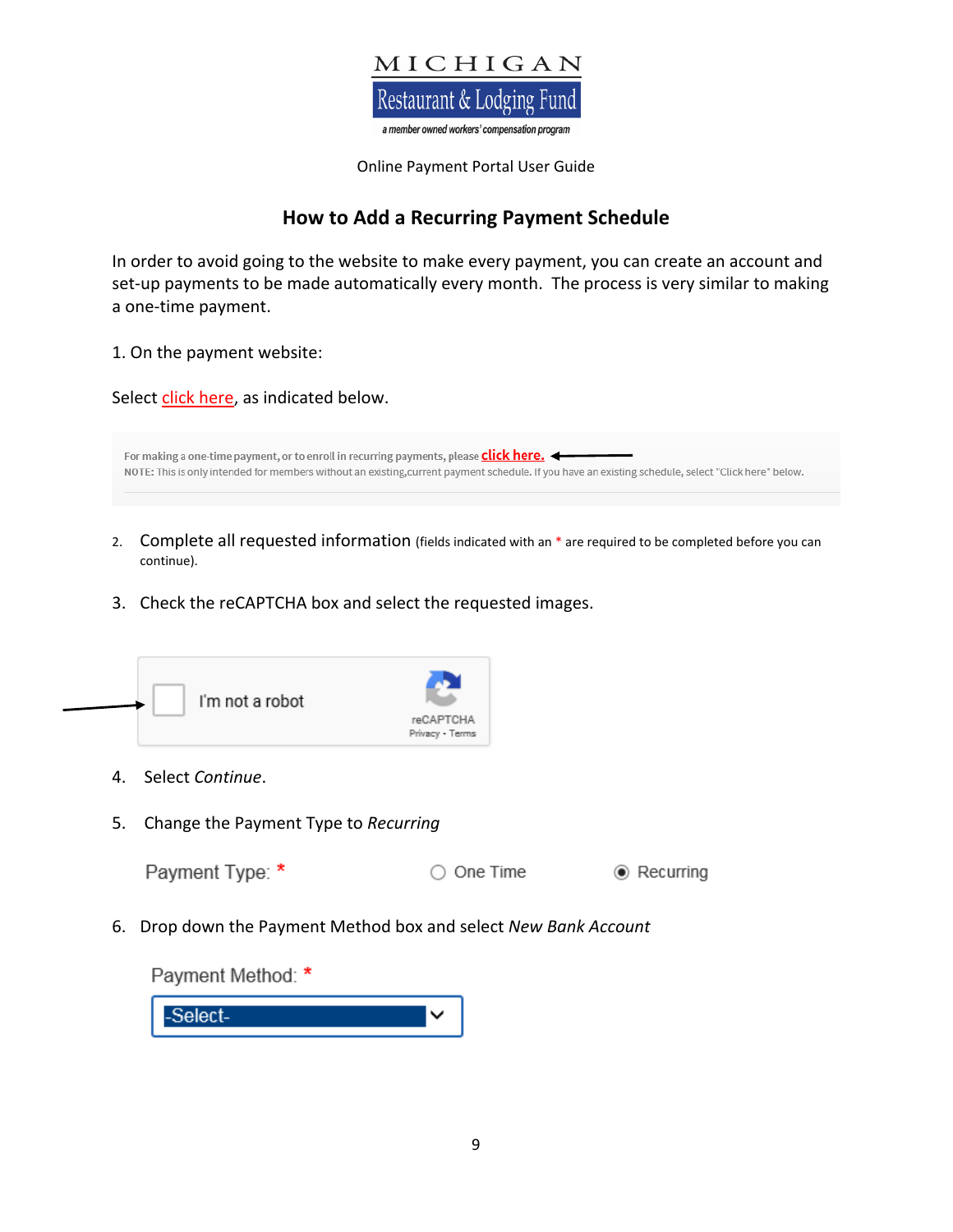

- **7.** Complete all requested information (fields indicated with \* are required to be completed before you can continue). Your bank account and routing number will not be stored once this transaction is completed. **Please note: recurring payments can only be withdrawn from one bank account. It is not possible to set-up recurring payments from multiple bank accounts.**
- 8. Select *Save changes*.
- 9. Provide the start date, frequency, number and amount of recurring payments in the fields shown below.

| *<br>Payment Start Date: |  |
|--------------------------|--|
| 08/13/2020               |  |
| Frequency: *             |  |
| Monthly                  |  |
| No. of Payments: *       |  |
| 9                        |  |
| Payment Amount: *        |  |

- \$
- 10. Additionally, you may provide any notes or special instructions in the *Memo* field. However, this is not required.
- 11. When everything is correct, select *Confirm*.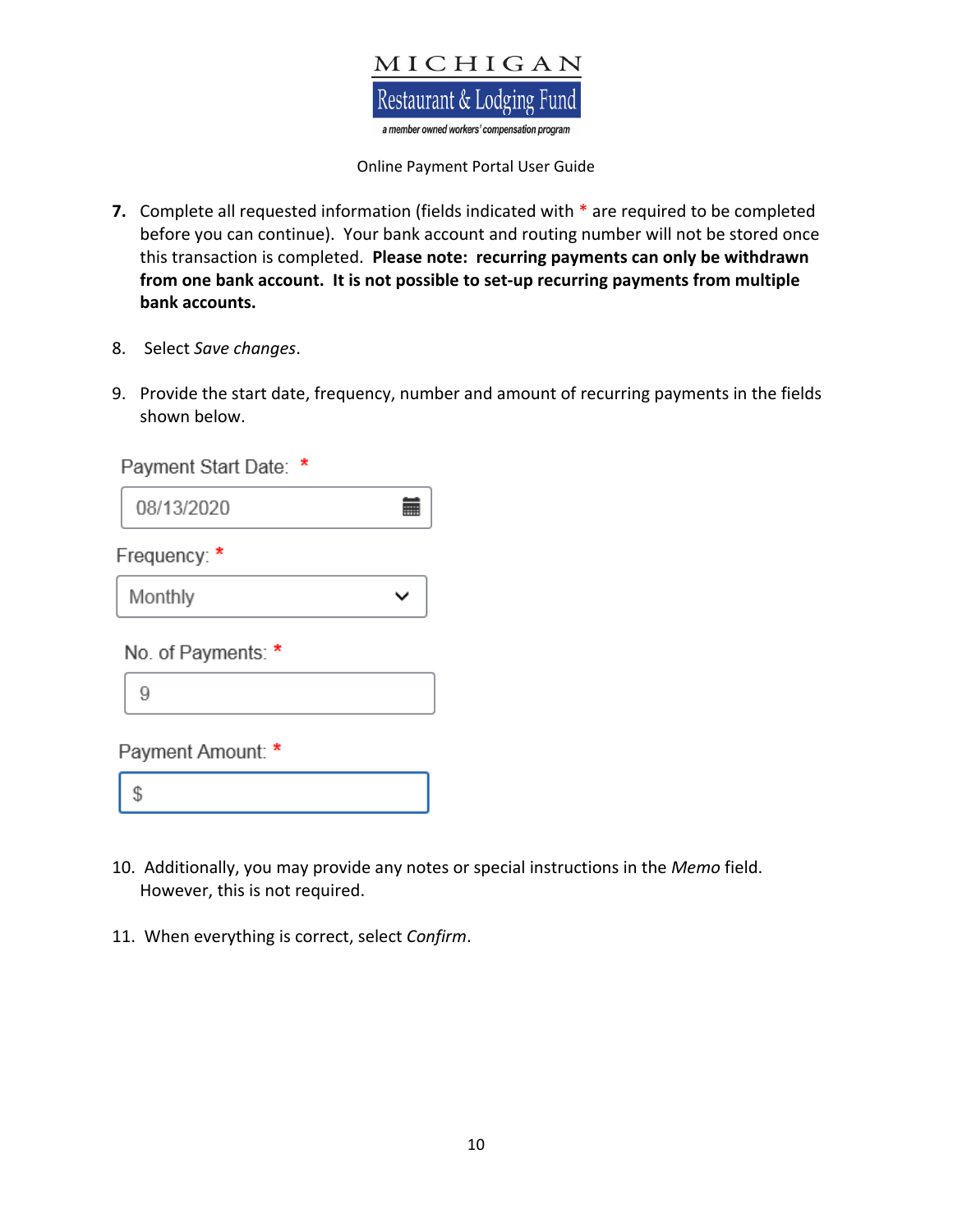

12. You will now be asked to create a user ID and password. This allows you to change, edit or create additional payments without providing bank accounts, routing numbers or member information every time. Please complete the requested information. All fields on this page are required and must be completed. Once complete, select *Submit*.

**Please maintain a record of your user ID and password.** You will need this to change or delete this payment schedule and to set-up additional recurring payments.

- 13. Your information will be summarized for a final review. If anything is incorrect, please select *Edit.* If everything is correct, please select *Confirm*.
- 14. That's it! You will receive a confirmation screen with a confirmation number that you can print for your records. Additionally, the e-mail address you provided will be sent a confirmation of the activity.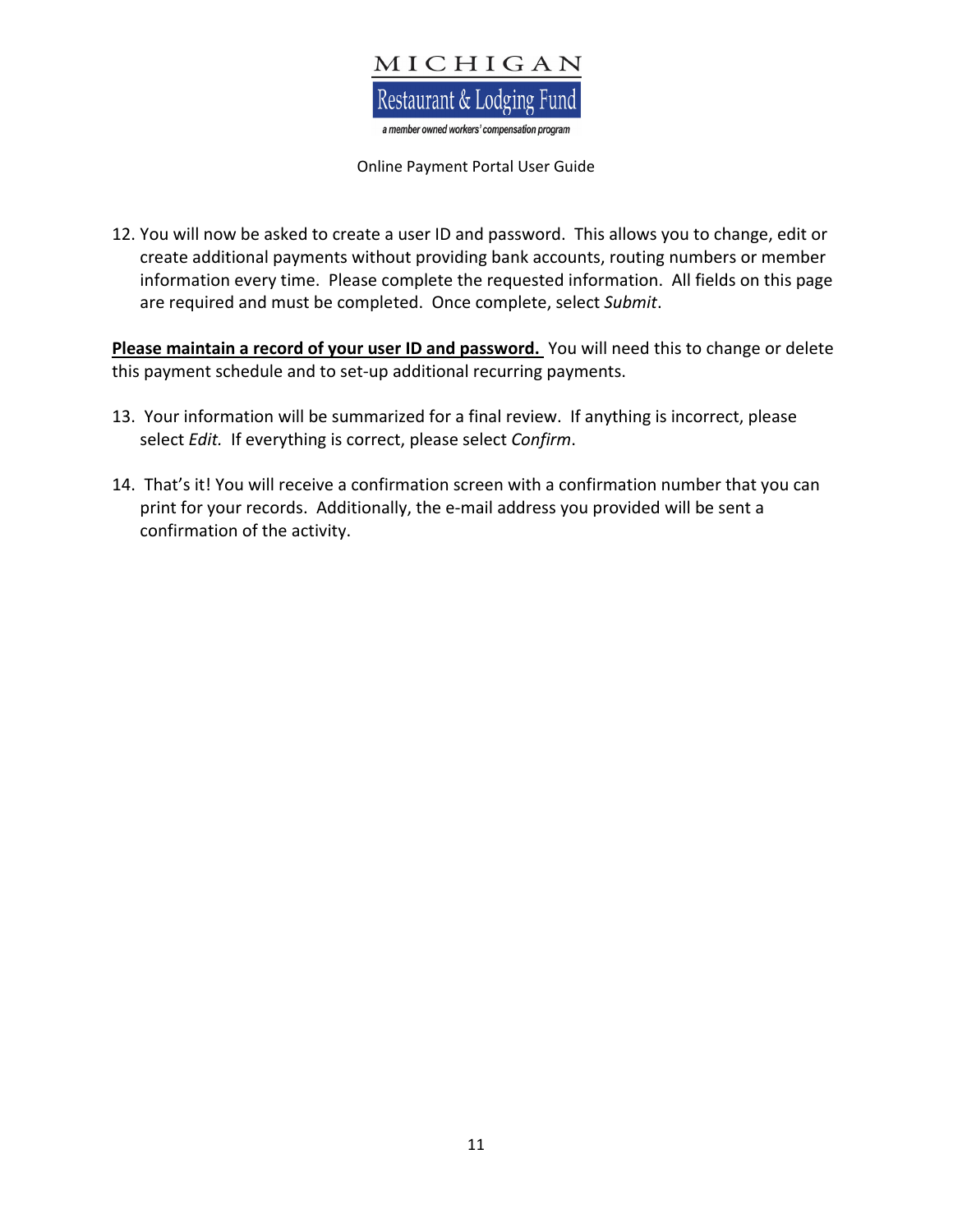

### **How to Change or Delete a Recurring Payment Schedule**

1. On the online payment portal, enter the *Login Id* and *Password* you created when you set-up the recurring payment schedule, where indicated below.

| Login Id: |  |  |
|-----------|--|--|
|           |  |  |
|           |  |  |
| Password: |  |  |
|           |  |  |
|           |  |  |

If you cannot remember your ID or password, please select the appropriate link to validate your account and reset it, as indicated below.

Forgot Login | Forgot Password

- 2. Select *Login*.
- 3. Agree to the Terms & Conditions by selecting *I Agree*.
- 4. Any existing payment schedules will be shown under *Recurring Payment Enrollments.* Select the Confirmation Number of the plan as shown below.

| <b>Recurring Payment Enrollments</b><br>The following are Auto Payment Enrollments |              |                       |                       |                     |
|------------------------------------------------------------------------------------|--------------|-----------------------|-----------------------|---------------------|
| <b>Confirmation Number</b>                                                         | Payment Type | <b>Scheduled Date</b> | <b>Funding Source</b> | <b>Total Amount</b> |
| I9P25MVLGS                                                                         | Recurring    | 09/01/2020            | Checking - xx7654     | \$175.00            |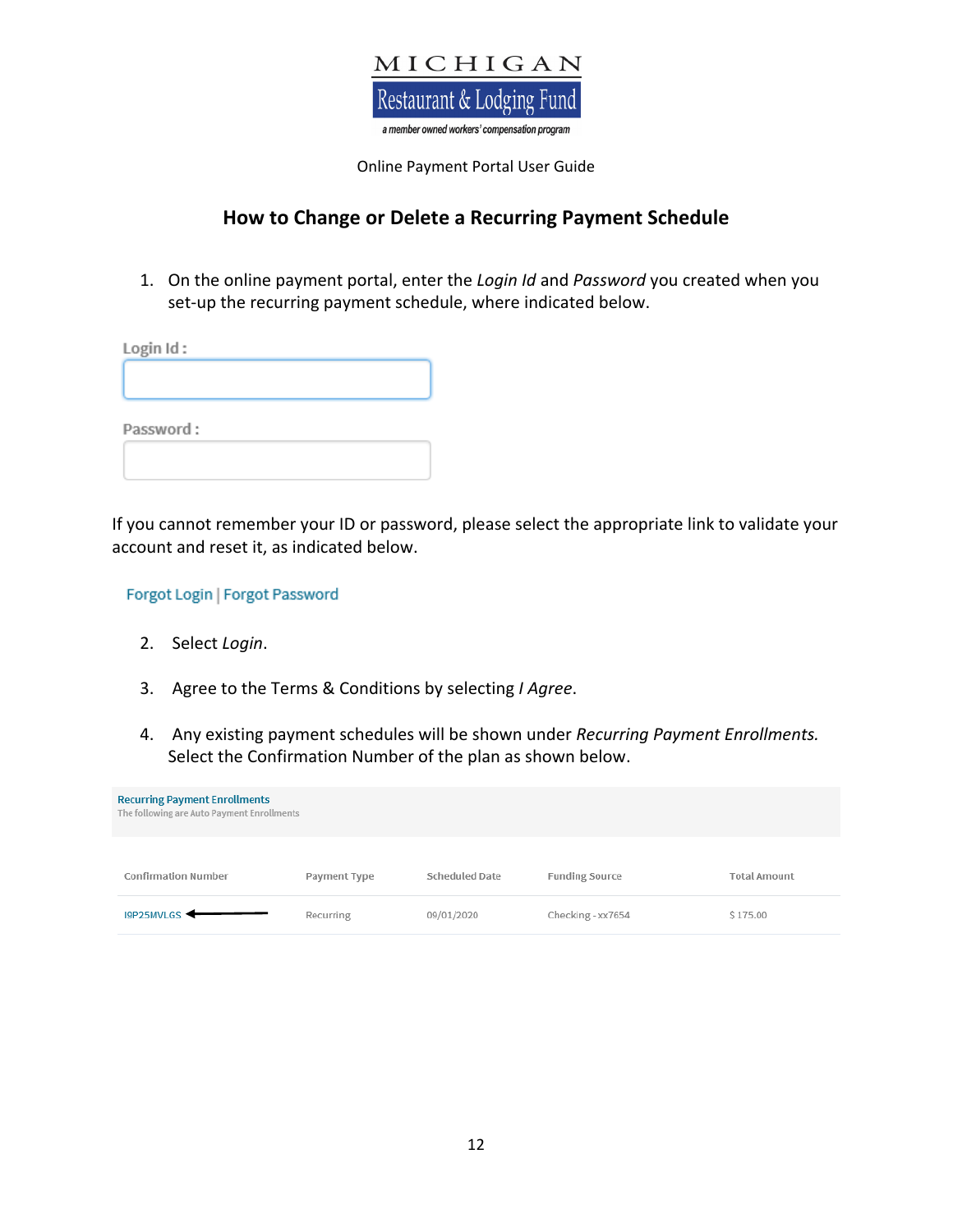

5. To change this plan, it must be deleted. Please select the *Delete* button, as shown below.

| I9P25MVLGS | Recurring | 09/01/2020                                                                                                        |               | Checking - xx7654 | \$175.00 |
|------------|-----------|-------------------------------------------------------------------------------------------------------------------|---------------|-------------------|----------|
|            |           | Payment Status: Scheduled<br>Amount: \$175.00<br>No. Of Payments: 9<br>Frequency: Monthly<br>Made Via: $\sqrt{2}$ |               |                   |          |
|            |           |                                                                                                                   | <b>DELETE</b> |                   |          |

6. If necessary, leave a memo and confirm your intent to cancel this payment schedule by selecting *Cancel Payment*, as shown below.

| Payment Type:               | Recurring                                      |                      |
|-----------------------------|------------------------------------------------|----------------------|
| <b>Confirmation Number:</b> | I9P25MVLGS                                     |                      |
| Payment for Account:        | MEMBE-F                                        |                      |
| Payment from Account:       | Checking - xx7654                              |                      |
| Payment Amount:             | S 175.00                                       |                      |
| Payment Date:               | 09/01/2020                                     |                      |
| No. Of Payments:            | 9                                              |                      |
| Frequency:                  | Monthly                                        |                      |
| Memo:                       |                                                | Please enter a memo. |
|                             | Do Not Cancel Payment<br><b>Cancel Payment</b> |                      |

If your intent was to cancel your recurring payments, that's it. You're done. **If you intent was to create a new recurring payment schedule follow the additional steps below.**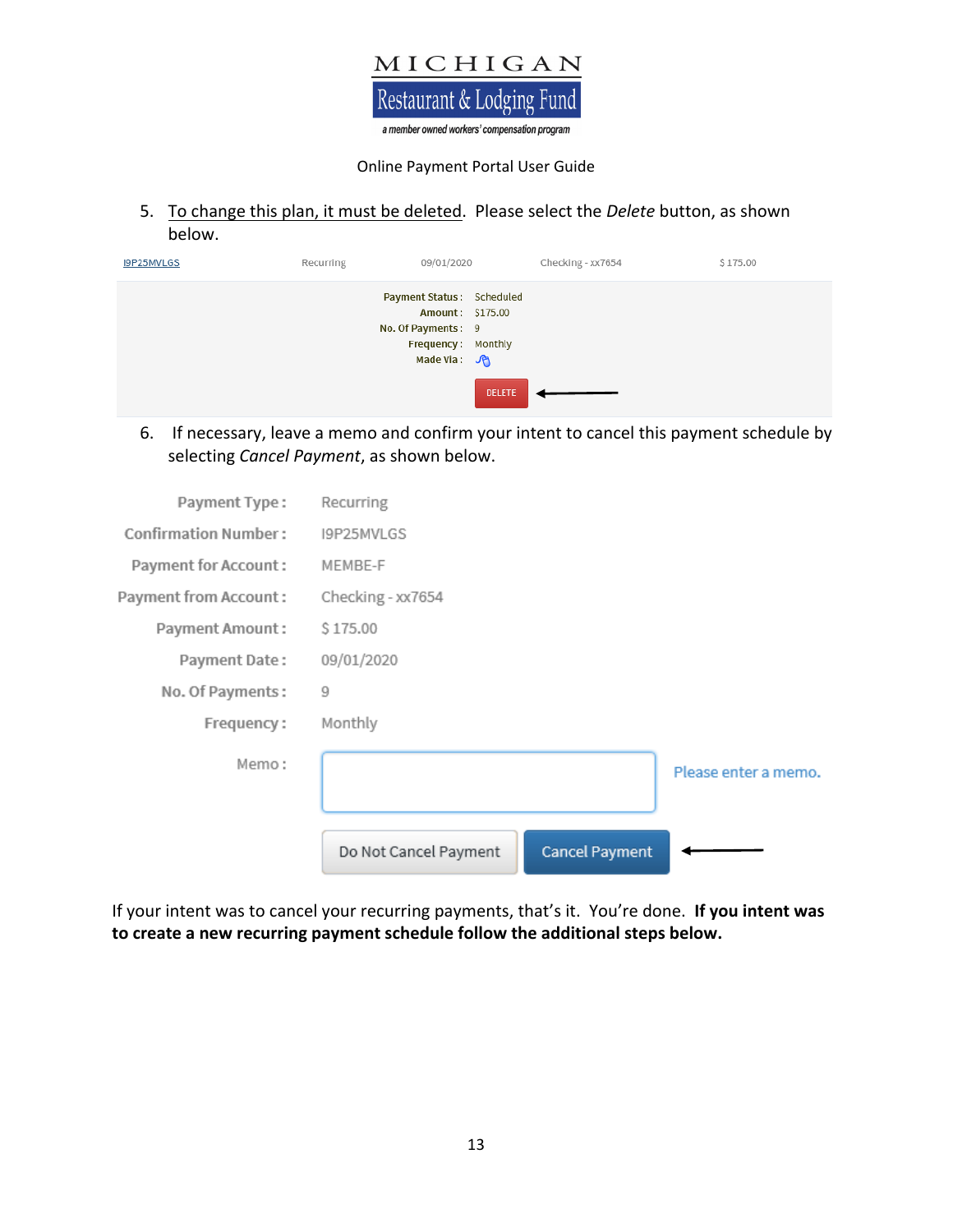

7. Select *Account Summary* near the top of the page, as shown below.

| <b>Account Summary</b> | Payments   | Alerts                 |  |
|------------------------|------------|------------------------|--|
| <b>Account Summary</b> | My Profile | Cancel Online Bill Pay |  |

- 8. Select *Schedule Payment*.
- **9.** Select *Recurring* as the *Payment Type* and enter all the requested information again, as shown below. **Please note: any bank account information previously entered has been retained and will be available for you to select.**

| Select Payment Type*:    | One Time                                                                                             |
|--------------------------|------------------------------------------------------------------------------------------------------|
|                          | ● Recurring                                                                                          |
| Payment Due Date:        | 00/00/0000                                                                                           |
| Funding Account Number*: | Bank A/C-xx7654<br>◡                                                                                 |
| Start Date*:             | 藟<br>10/01/2020                                                                                      |
| Frequency*:              | Monthly<br>◡                                                                                         |
| No. of Payments*:        | 8                                                                                                    |
| Amount*:                 | 567.75                                                                                               |
|                          | If you want to set a limit on the maximum amount that can be debited please enter that amount below. |
| Payment Limit:           | S                                                                                                    |

- 10. Once completed, select *Continue*.
- 11. After review, please cancel or edit, as necessary, and then select *Confirm*.
- 12. That's it! You will receive a confirmation on the screen you can print and your e-mail address will receive a confirmation of the payment.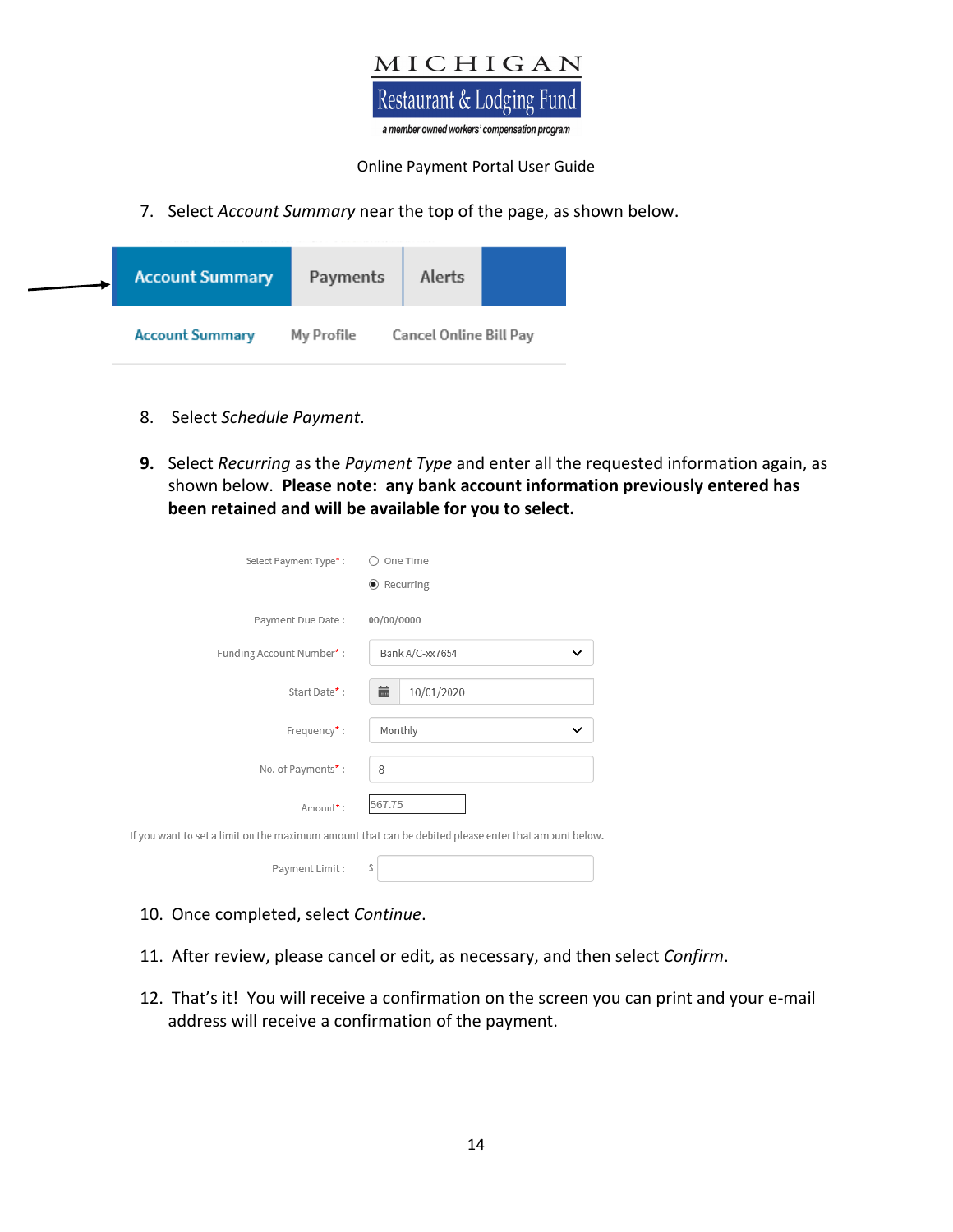

## **How To Change, Delete or Add Bank Accounts**

1. On the online payment portal, enter the Login Id and Password you created when you set-up the recurring payment schedule, as shown below.

| Login Id: |  |  |
|-----------|--|--|
|           |  |  |
|           |  |  |
| Password: |  |  |
|           |  |  |
|           |  |  |

If you cannot remember your ID or password, please select the appropriate link to validate your account and reset it.

#### Forgot Login | Forgot Password

- 2. Select *Login*.
- 3. Near the top of the page select *Payments* and *Manage Funding Sources*, as shown below.

| <b>Account Summary</b> | <b>Payments</b>               | Alerts |                       |
|------------------------|-------------------------------|--------|-----------------------|
| Schedule Payment       | <b>Manage Funding Sources</b> |        | View Payment Activity |

4. The banking information you have provided will be shown under *Bank Account Details*.